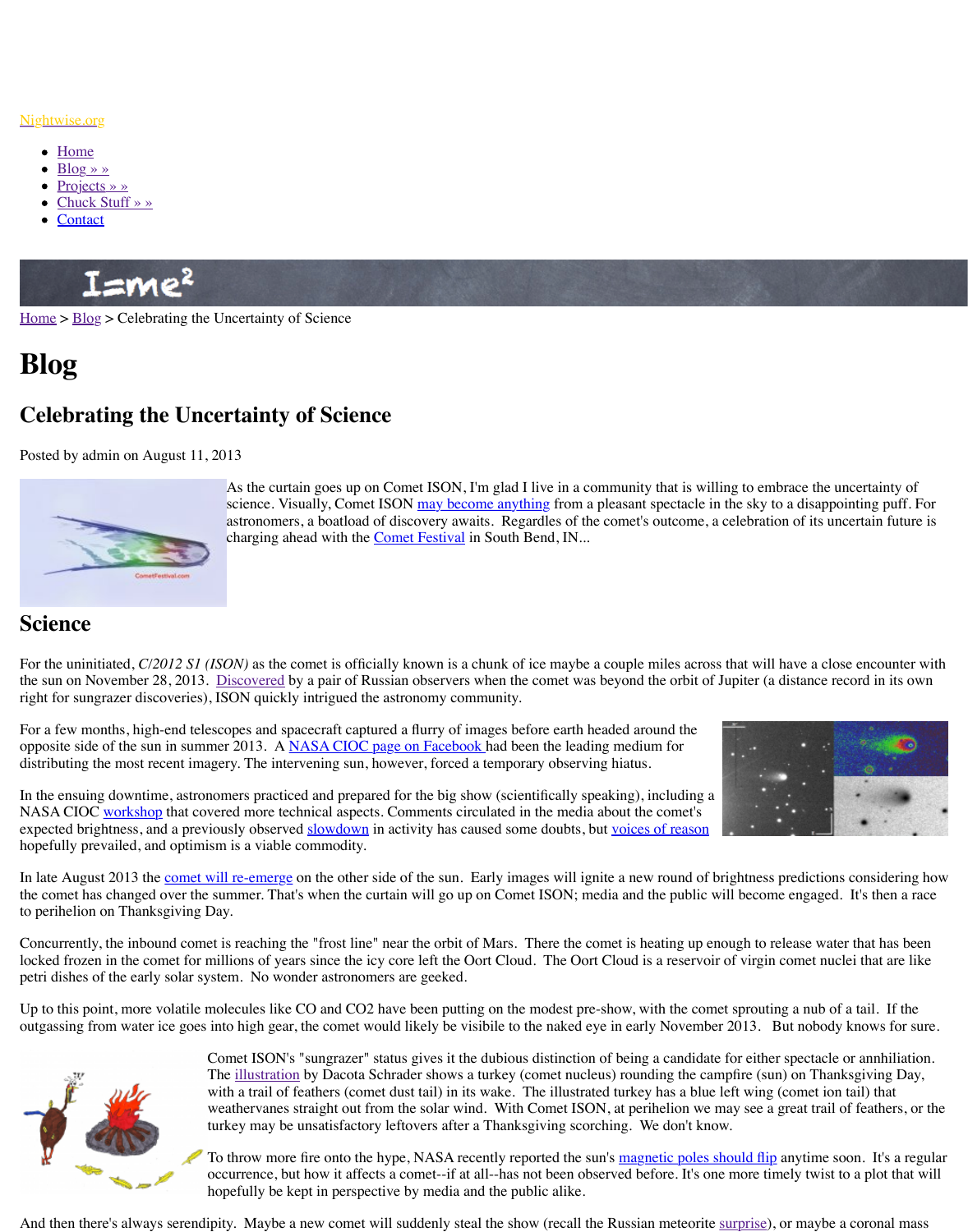Just like we can the schools to teach science, we can take  $\mathbf 1$ [value scientific](http://cometfestival.com/index.php/comets/learning-sungra/) thought, we need to prove it in our own actions. We value what we celebrate together and show we value the scientific process.



The Comet Festival is November 28 through December 8--th weekend. Let's do something. Bring value to businesses, too. happening as you would a major sporting event. Grass Roots need to initiate community education. You may not like any [does indeed](http://www.cometfestival.com/) take a village to raise a science-minded child. No

Go out on a limb and vote your expectations of Comet ISON

ask them if they've heard about the Thanksgiving encounter. Start a murmur, build a ground destination site for the Comet Quest treasure hunt; talk it up in the workplace. Thank a resta themed twist. Donate an unused telescope (right) to the Telescope Clinic on December 7, 20 Astronomical Society. Submit your artistic comet interpretation to the Comet Festival Art E items like this. *Be proactive and start something comet-y.*

Let's not dither with opportunities like Comet ISON. How often can we celebrate the potent de[mise of ISON or](http://solarsystem.nasa.gov/multimedia/display.cfm?Category=Planets&IM_ID=17505) it's poor appearance--juxtaposed against the opportunity for new discover do, or propose a new idea. Maybe we can discuss it over a Comet Ice coffee or a Sungrazer.

« Previous » Next » Next » Next » Next » Next » Next » Next » Next » Next » Next » Next » Next » Next » Next » Next » Next » Next » Next » Next » Next » Next » Next » Next » Next » Next » Next » Next » Next » Next » Next »

| <b>Comments:</b>     |                                              |
|----------------------|----------------------------------------------|
| <b>Leave a Reply</b> |                                              |
| Name:                |                                              |
| Email:               | $\triangleq$                                 |
|                      | (Your email will not be publicly displayed.) |